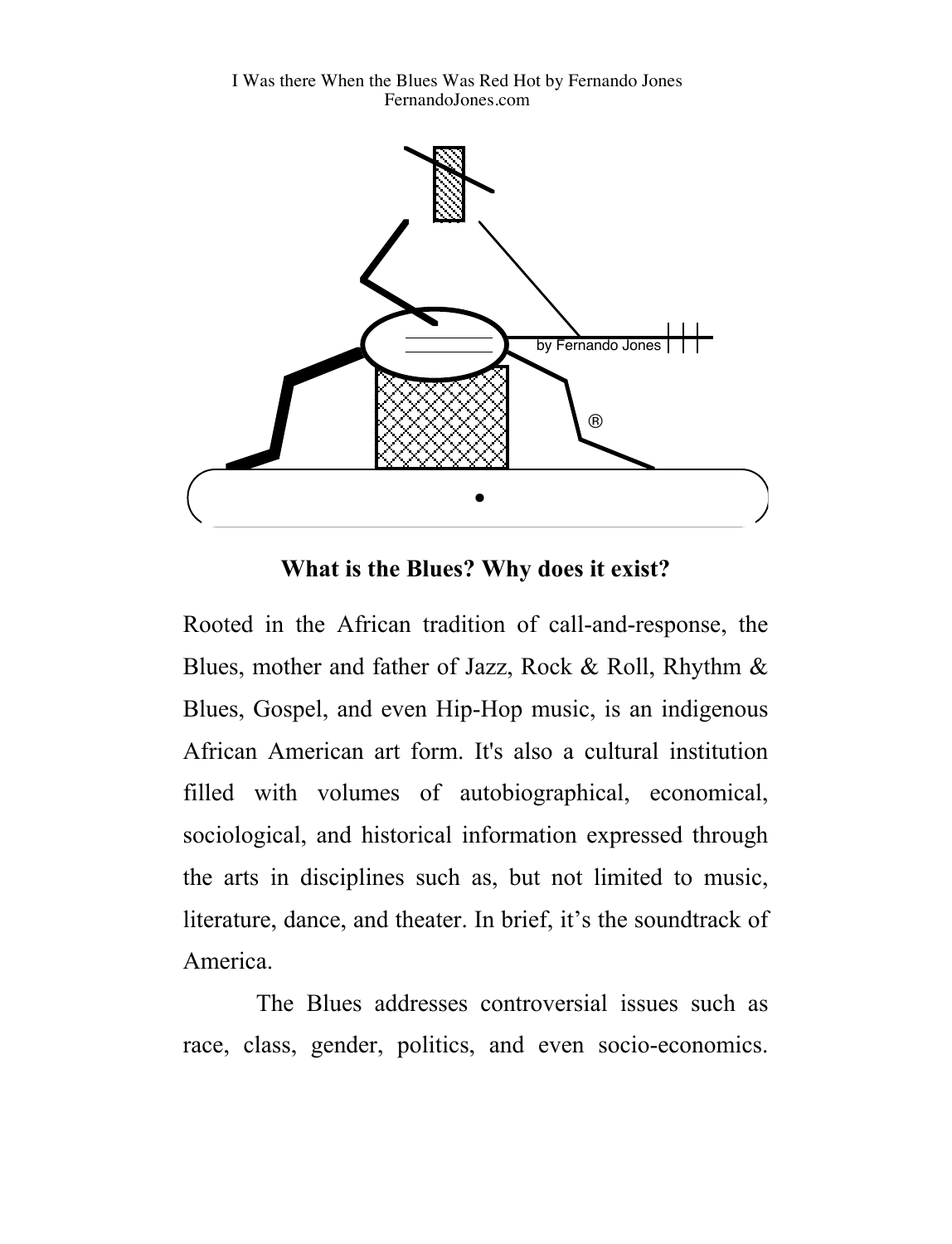Blues songs generally tell complete stories in just three verses exposing one's joys, truths, tragedies, triumphs and their trials & tribulations. Here is a basic song theme chart.

## *Slavery: Seeds of the Blues*

*Ivory, gold, and tribal bodies Stolen from Africa's great body of work Remains of stained etchings In the minds of sagacious elders. Bitter to taste in mouths of her babies,*

*Carrying my ancestors 'round in my suitcase Unbelievable, their ears as they listen 400 years of Black folk and their fears Slaves with permanent shackles . . . Separated by skin color, classism, ed-ju-ma-cation, Hair texture, and zip codes. From all the cotton jeans I wear Granddaddy's blood innate in the stitching Depicting patterns of the deep South's incomprehensibility.*

*For all the cotton shirts that I wear On my unbeaten back Lies Grandma's recollection of the old days. The cotton in the jeans I wear Are only microcosms of the sacks And rows upon rows Of cotton they picked, religiously. Once 10 tons of steel Echoed in a welder's protective facemask Now, mills are replaced By my broken back's memory of yesterday's 9 to 5. From the auctioneer's, "This fine young buck has good teeth," To "Swing low sweet chariot" to "I have a dream" To "I am somebody!"*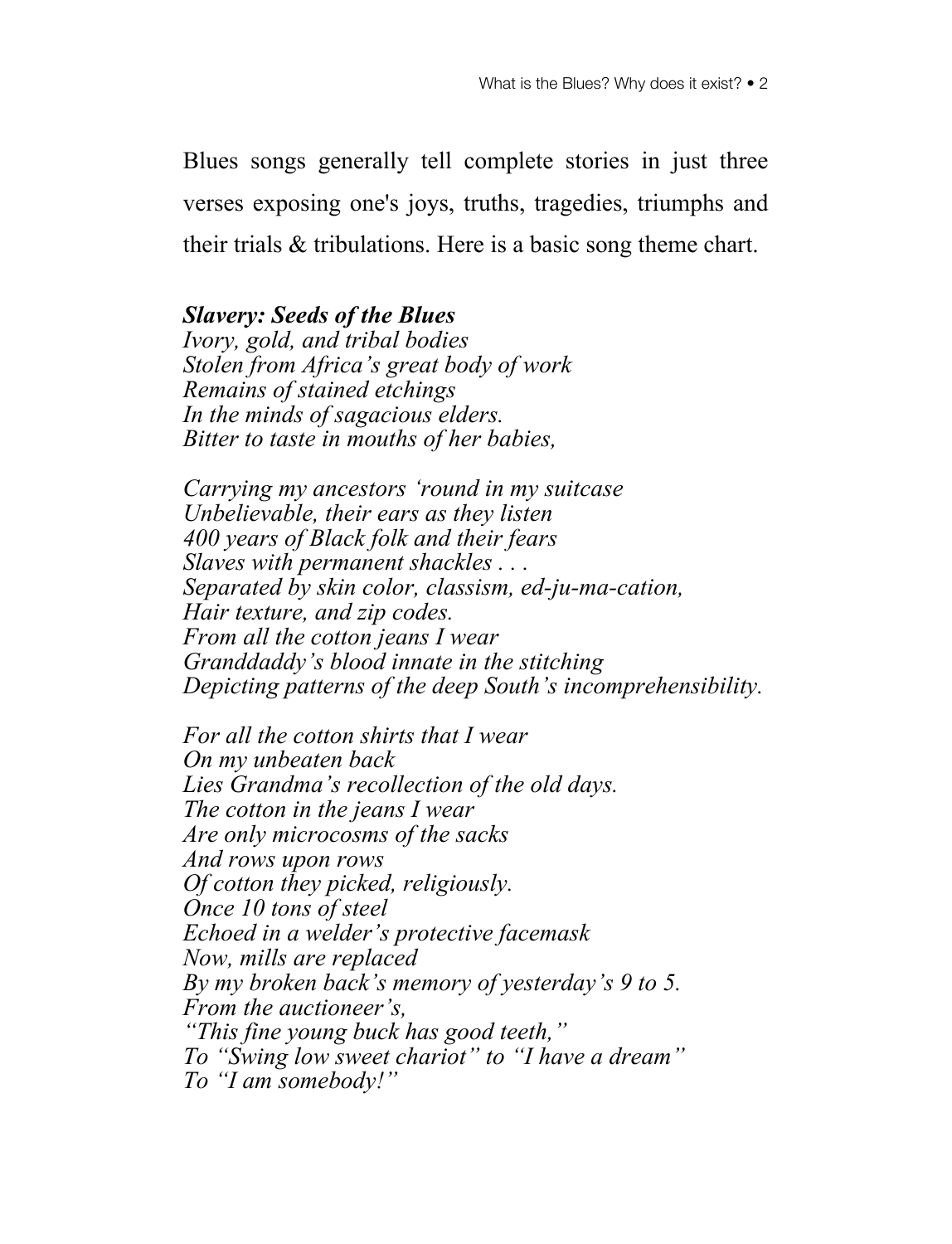However, the institution of slavery dates back to Ancient Times as far as 3,500 BC. It was practiced among the powerful, privileged, and prosperous in countries such as Assyria, Babylon, China, Egypt/Kemet, India, and Persia. In 1619, the Dutch brought the first enslaved Africans to Jamestown, Virginia*.* I guess this is what B.B. King is talking about when he sings:

> *Everybody wants to know why I sing the Blues. Yes, I say, 'Everybody wants to know Why I sing the Blues.' Well, I've been around a long time . . . Really have paid my dues*

*When I first got the Blues They brought me over on a ship. Men were standing over me, and a lot, Lawd, with a whip.*

*Everybody wants to know. . .*

Some of the enslaved Africans were specialists in agriculture from Senegal and Gambia. They were brought to the United States in cramp, dark, damp, malodorous ship bottoms as indigent servants to work the land.

Once here, they worked on plantations in areas such as Alabama, Arkansas, New Jersey, North Carolina, South Carolina, Delaware, Florida, Georgia, Kentucky, Louisiana,